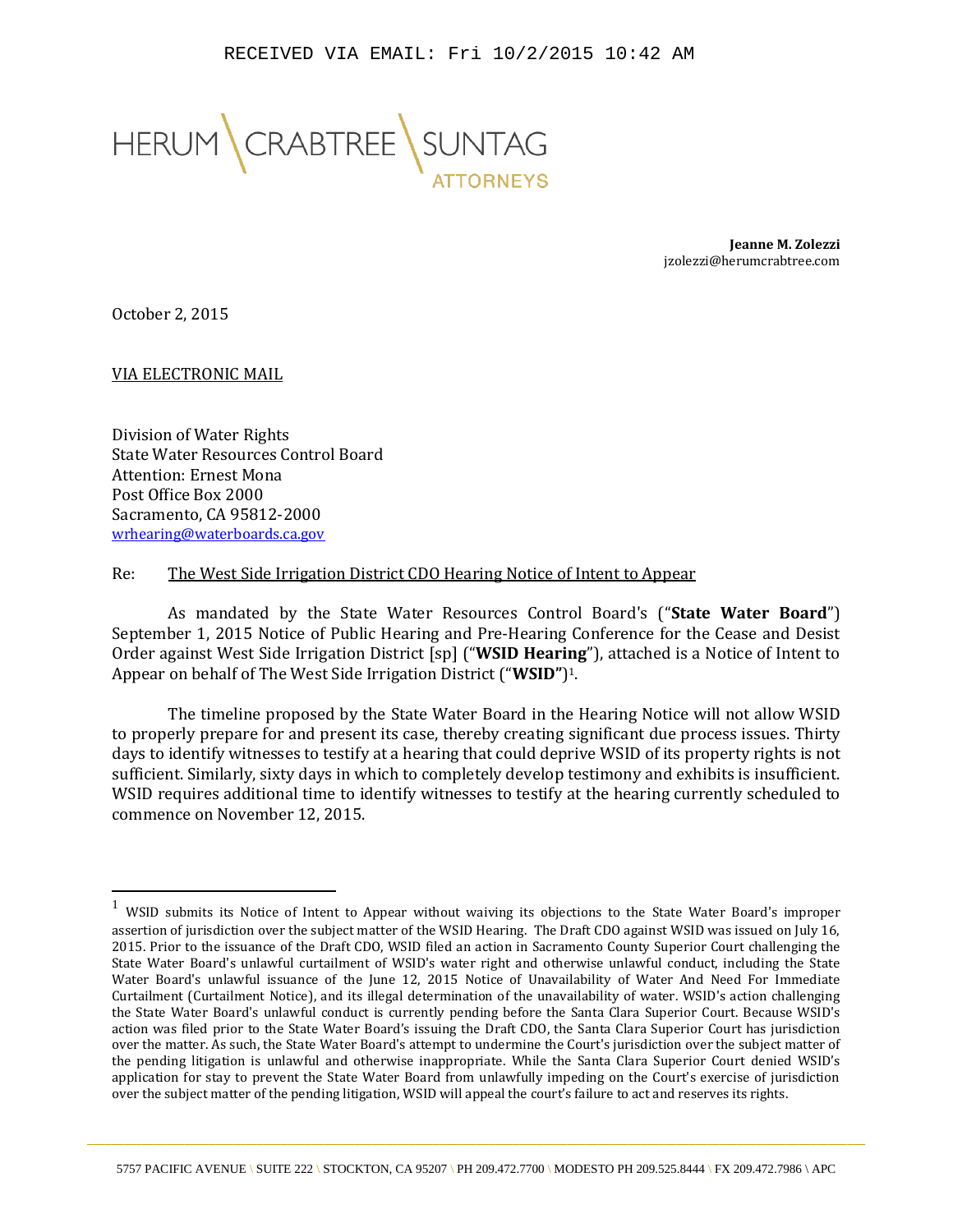Division of Water Rights October 2, 2015 Page 2 of 2

There are numerous factual issues to be explored at the hearing, including (1) the foundation of whether or not water was, in fact, available for diversion by WSID, (2) the legal requirements for diverting treated waste water, and (3) the legal requirements for and the factual circumstances surrounding WSID's diversion of irrigation return flow. WSID will be required to undertake a hydrologic analysis, analyze the data and modeling relied upon by the State Water Board in issuing the Curtailment Notice, and conduct discovery in preparation for the Public Hearing. WSID cannot be expected to engage consultants and have expert witnesses prepared to testify within the short time frames provided for in the Hearing Notice.

WSID respectfully requests that the WSID Hearing be rescheduled to take place after the rescheduled public hearing regarding the Byron-Bethany Irrigation District. While the enclosed Notice of Intent to Appear will allow the State Water Board to determine the parties to be involved in the WSID Hearing, we believe the witness lists should be preliminary, and parties should be allowed to amend the witness lists prior to the hearing after discovery has been completed.

Very truly yours,

JEANNE M. ZOLEZZI Attorney-at-Law

cc: Ms. Frances Spivey-Weber Andrew Tauriainen, Esq. The West Side Irrigation District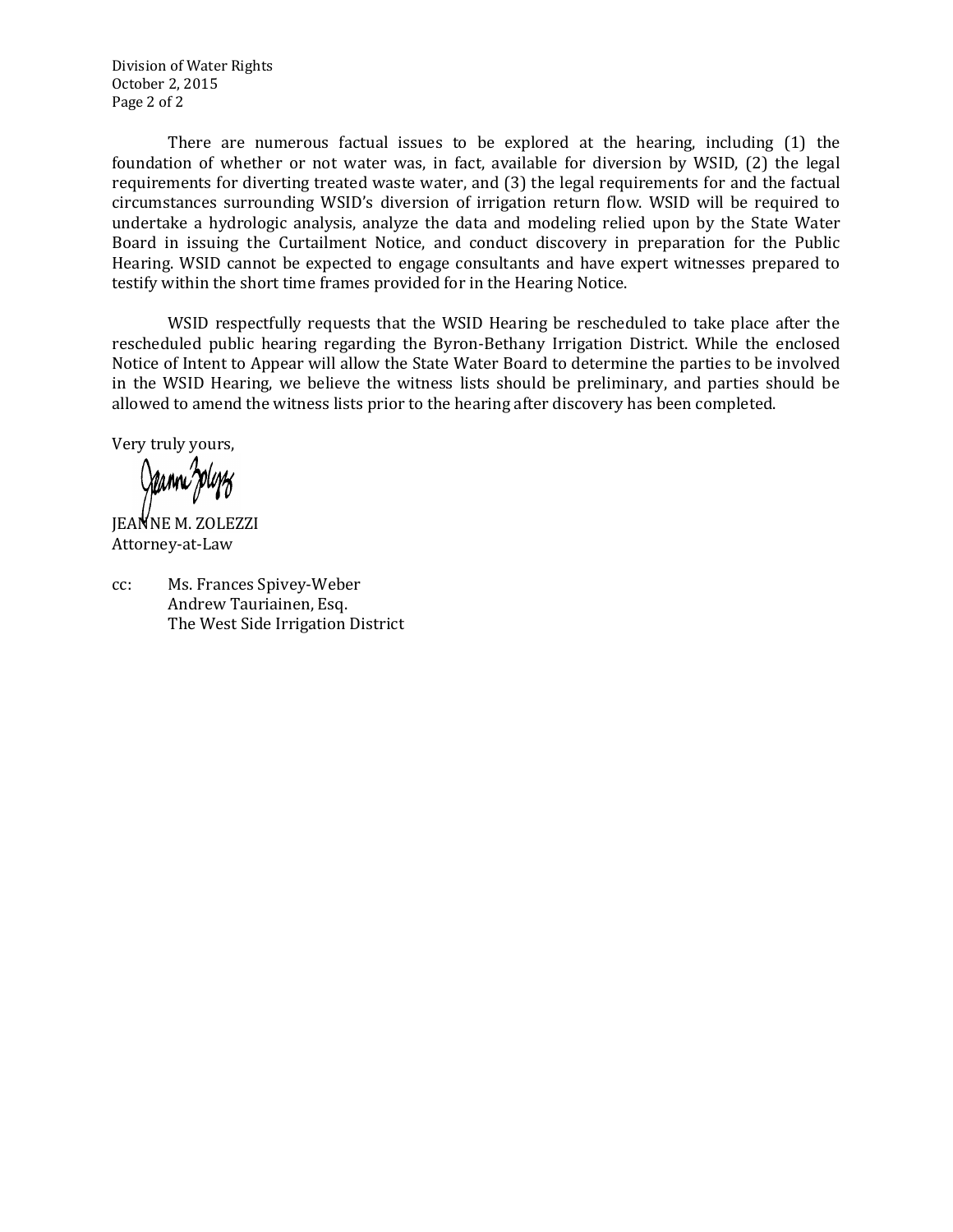# **NOTICE OF INTENT TO APPEAR**

The West Side Irrigation District plans to participate in the water right hearing regarding (name of party or participant)

## Draft Cease and Desist Order Against West Side Irrigation District

## The Public Hearing will commence on Thursday, November 12, 2015 and continue, if necessary, on November 13 and 16, 2015 at 9:00a.m.

#### **1) Check only one (1) of the following:**

 $\square$  I/we intend to present a policy statement only.

 $\Box$  I/we intend to participate by cross-examination or rebuttal only.

 $\bar{x}$  I/we plan to call the following witnesses to testify at the hearing. (Fill in the Following Table)

| <b>NAME</b> | SUBJECT OF PROPOSED TESTIMONY | <b>ESTIMATED</b><br><b>LENGTH OF</b><br><b>DIRECT</b><br><b>TESTIMONY</b> | <b>EXPERT</b><br><b>WITNESS</b><br>(YES/NO) |
|-------------|-------------------------------|---------------------------------------------------------------------------|---------------------------------------------|
|             | (SEE ATTACHED)                |                                                                           |                                             |
|             |                               |                                                                           |                                             |
|             |                               |                                                                           |                                             |
|             |                               |                                                                           |                                             |
|             |                               |                                                                           |                                             |

(If more space is required, please add additional pages or use reverse side.)

#### **2) Fill in the following information of the Participant, Party, Attorney, or Other Representative:**

Name (Print): Jeanne Zolezzi, Karna Harrigfeld & Janelle Krattiger

Mailing

|  | Address: 5757 Pacific Ave., Suite 222 |  |  |
|--|---------------------------------------|--|--|
|  |                                       |  |  |

Stockton, CA 95207

| Phone Number: (209) 472-7700 | Fax Number: (209) 472-7986 |  |
|------------------------------|----------------------------|--|
|                              |                            |  |

E-mail: jzolezzi@herumcrabtree.com; kharrigfeld@herumcrabtree.com; jkrattiger@herumcrabtree.com

Optional:

 $\Box$  I/we decline electronic service of hearing-related materials.

Signature

Date: 10 2 15